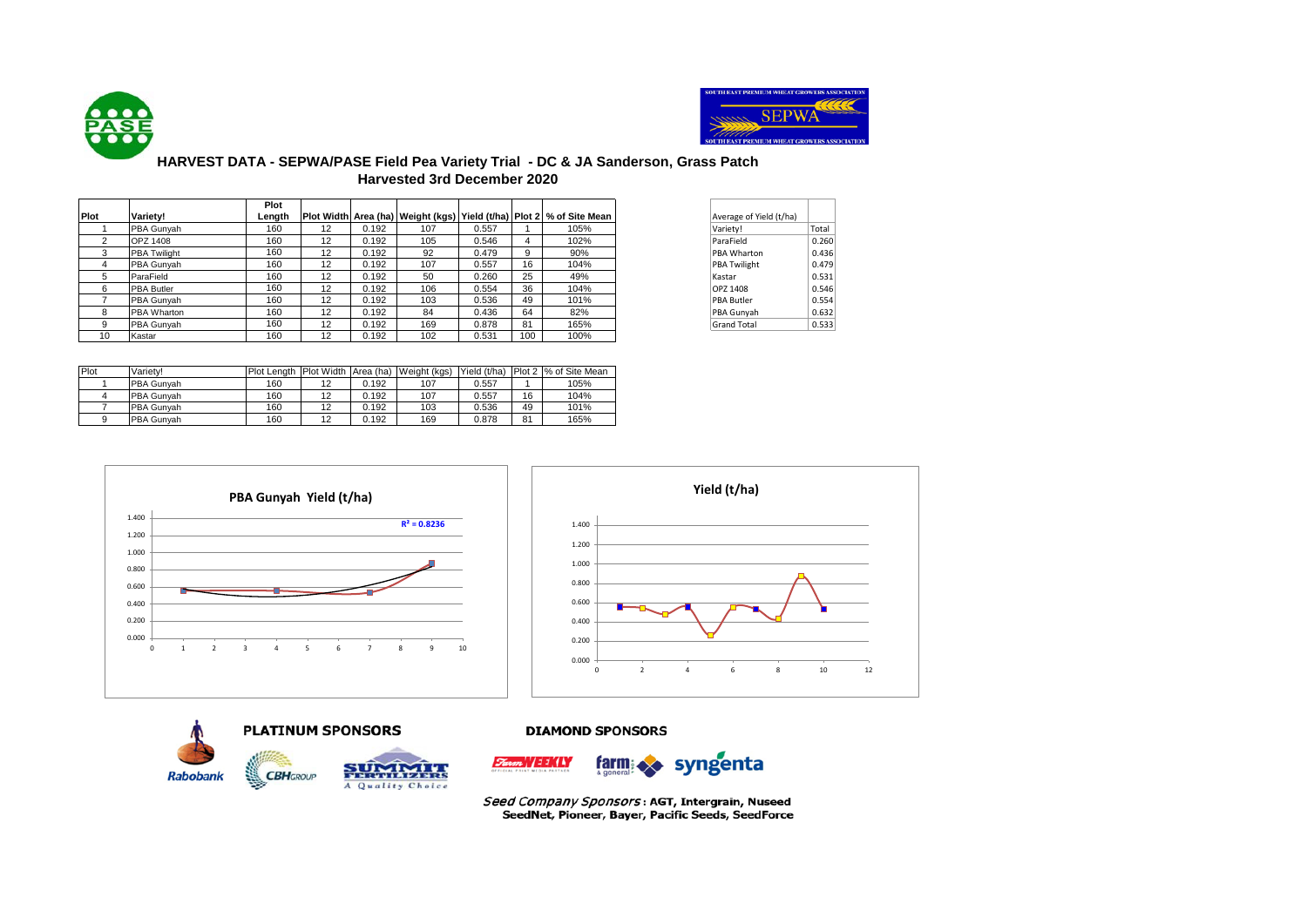





| Plot | Variety!            | Yield<br>(t/ha) | % of Site<br>Mean |
|------|---------------------|-----------------|-------------------|
|      | PBA Gunyah          | 0.557           | 105%              |
| 2    | OPZ 1408            | 0.546           | 102%              |
| 3    | <b>PBA Twilight</b> | 0.479           | 90%               |
| 4    | PBA Gunyah          | 0.557           | 104%              |
| 5    | ParaField           | 0.260           | 49%               |
| 6    | <b>PBA Butler</b>   | 0.554           | 104%              |
|      | PBA Gunyah          | 0.536           | 101%              |
| 8    | <b>PBA Wharton</b>  | 0.436           | 82%               |
| 9    | PBA Gunyah          | 0.878           | 165%              |
| 10   | Kastar              | 0.531           | 100%              |

#### **Soil Description:** Duplex Loam **Date Sown: Date Harvested Seeding Rate:** 95 kg/ha

**Site Details** Saturday, 6 June 2020 Thursday, 3 December 2020

#### **Plot Dimensions**

|            |           |           | Conversion |
|------------|-----------|-----------|------------|
| Length (m) | Width (m) | Area (m2) | Factor     |
| 160        | 12        | 0.19      | 5.21       |

**PLATINUM SPONSORS** 









### **Statistical Analysis**

|          | <b>Plot Dimensions</b> |           |            | Site Mean (t/ha)                | 0.533  |
|----------|------------------------|-----------|------------|---------------------------------|--------|
|          |                        |           | Conversion | Probability                     | 0.411  |
| ıgth (m) | Width (m)              | Area (m2) | Factor     | Least significant difference 5% | 0.6681 |
| 160      | 12                     | 0.19      | 5.21       | <b>CV %</b>                     | 22.9   |

### **DIAMOND SPONSORS**





Seed Company Sponsors: AGT, Intergrain, Nuseed SeedNet, Pioneer, Bayer, Pacific Seeds, SeedForce